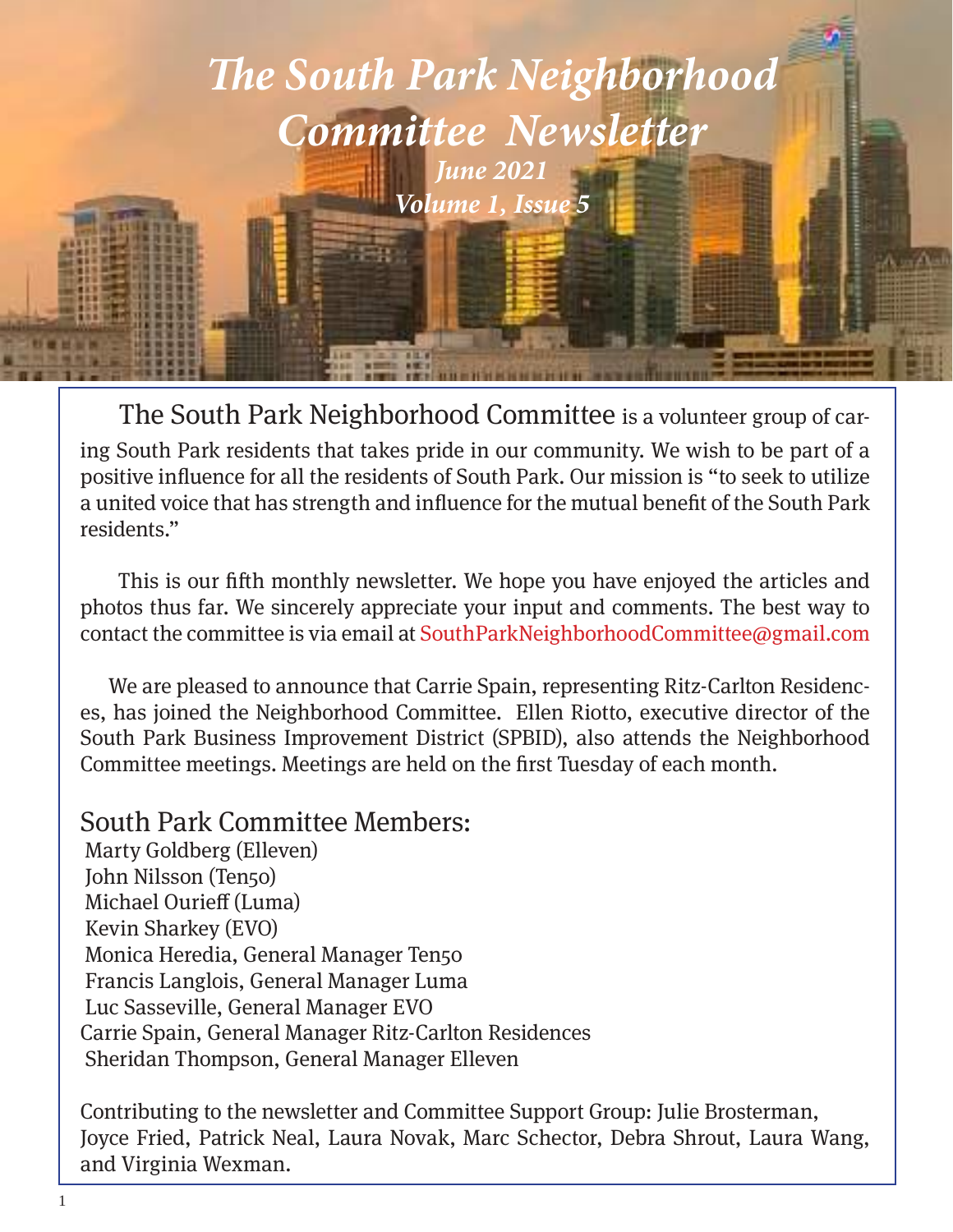# *Project and Building Development*

## *PROPOSED HOTEL PROJECT 1130 S. HOPE UPDATE*

#### By Martin Goldberg

 Both the South Park Business Improvement District (SPBID) and Downtown Los Angeles Neighborhood Council (DLANC) have voted against a letter of support for the submitted plans for a hotel development at 1130 South Hope Street.

According to Patti Gagan, leading an ad hoc committee of South Park residents against the current hotel's development plan, "The next action will be a Determination by the Planning Department's Zoning Administrator. As of now, the developer has not submitted complete plans and documents for the Zoning Administrator's review. Once the documents are provided, the Zoning Administrator will schedule a hearing which will be an important period for community involvement and activism.

"It will be important to have voices from beyond our three immediate buildings (Luma, Elleven and EVO) to speak out against the project. Any additional voices from TEN50 and Aven, for example, will be welcome," said Gagan.

According to lacity.org website, "the Department of City Planning is charged with the responsibility of preparing, maintaining and implementing a General Plan for the development of the City of Los Angeles. The General Plan consists of the Framework Element, which provides overall guidance for the future of the City and other citywide elements including State mandated elements such as the Transportation, Housing, Open Space and Land Use Elements."

The Zoning Administration Division is located at 200 North Spring Street 7th Floor, Los Angeles 90012. The Interim Chief Zoning Administrator is Lisa Weber and Sr. City Planner is Jon Foreman.

Gagan advises, "We do have an attorney who is assisting us. We are monitoring this status and will reach out to our list when it's time to fight like hell. For now, we're all just glad there isn't much activity. No news is good news, we hope!"

To be added to the communications update list against this pending development at 1130 South Hope Street, please email Gagan at

#### pattigagan571@gmail.com.



HOPE STREET FRONTAGE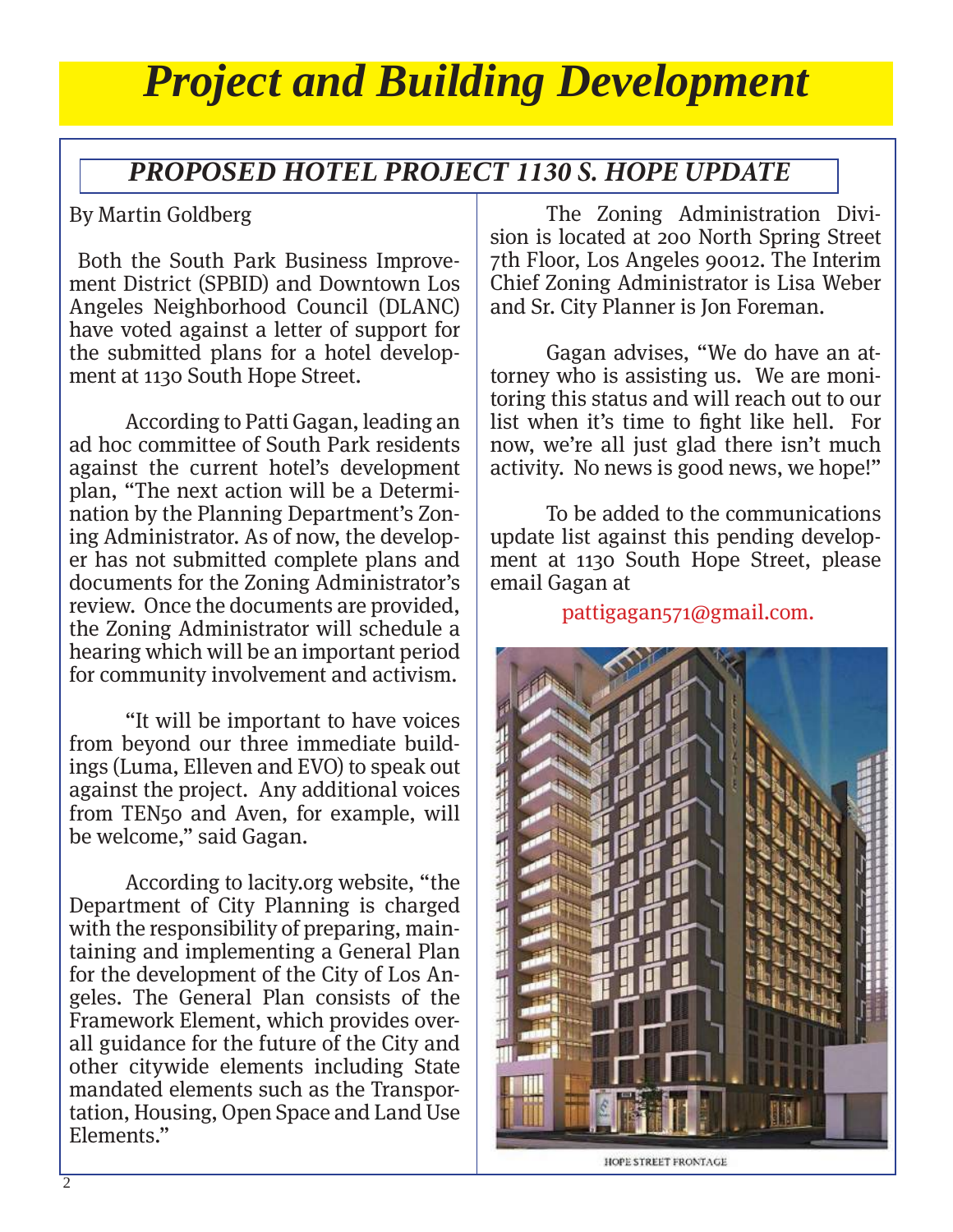### *1045 S. OLIVE ST. TAKES A STEP CLOSER TO REALITY* By: John Nilsson



Crescent Heights Development, an experienced national developer, has recently received approval from the Los Angeles City Planning Commission to proceed with their proposed 70-story residential housing project at 1045 South Olive Street on the northwest corner of 11th and South Olive Streets in the South Park Neighborhood. "We're 30% there!" stated a representative of the developer shortly after the unanimous approval. The project can now proceed with Los Angeles City Council approvals, plan checks, and permitting, a process that will probably take at least two years to complete.

 The project has suffered several years of delays while the developer and the city worked out details on required city benefits. According to the staff report, the developer will be making a contribution of around \$10,600,000 to the Los Angeles Affordable Housing Trust Fund in lieu of on-site affordable housing units and an additional \$10,800,000 in on-site public improvements. An additional \$200,000 is earmarked to the South Park Business Improvement District for the construction of a pocket park and a dog run in the neighborhood.

 New York based ODA Architecture has designed the building which has been received with some local excitement due to its plant-heavy rooftop terrace and a series of terraces along the height of the tower featuring balconies and public spaces. The proposed tower is a 70-story structure with 790 studio, one-, two-, and three-bedroom rental apartments above 12,504 square feet of ground floor retail space and an 891-car garage. All rental units will be "market rate." The tower will rise 810 feet and will be the 4th tallest structure in Los Angeles (if built today). When fully occupied, 1045 South Olive will double the current population count on the block.

 If planning efforts continue on schedule, final approvals should be granted within 2 years. Construction on the site could possibly begin in 2023-24 with eventual completion sometime around 2028. It is estimated that the project could generate over \$800,000,000 in economic impact.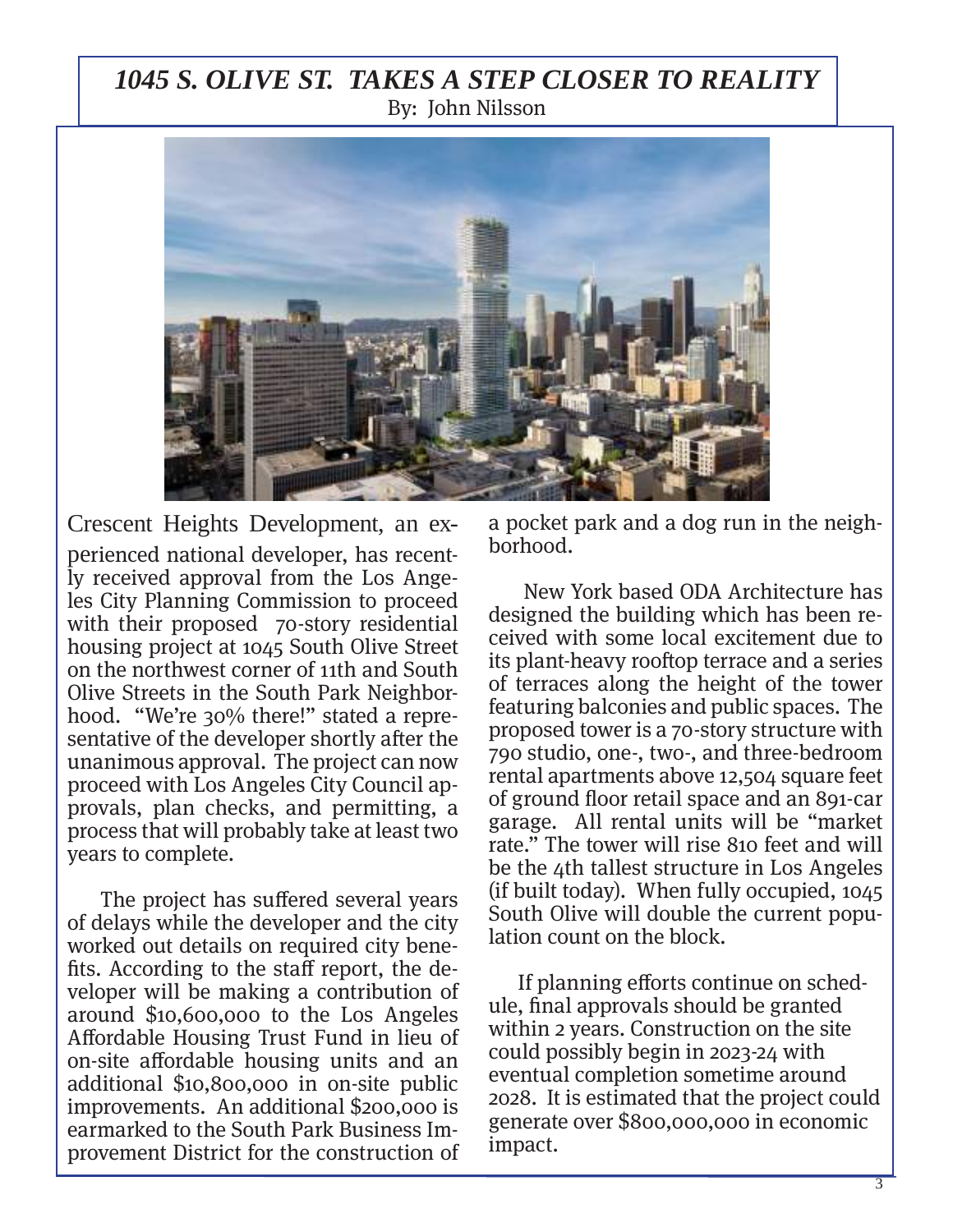# *SOLAR PANELS FOR EVERY ROOFTOP IN SOUTH PARK - MONOPOLY AND POLITICS*

By John Nilsson

#### *Why are there not a lot more solar panels on individual roofs in California?*

The cost of solar technology and the production of solar electricity has fallen 90% over the last 10 years. It is certainly not an economic or technical reason. The lack of solar systems lies in the words "Monopoly" and "Politics".

 Utility providers have been granted monopoly status over the production of electricity for years because of the massive public investment of building infrastructure and the conveyance of electric power to our plugs. Utility energy monopolies were and are un-American. However they were necessary in the past to get the job done. Utility companies have been working under a cost+ model for almost a century. That is, they are charged with constructing large generating plants and moving the product over long distances. For this effort they are protected from competition by law and receive a guaranteed profit (normally 10%) over the cost of production. This a pretty sweet deal and each of us is paying big for it.

 Because solar technology offers a way to put the production of electric power directly in the hands of the consumer, these utility company executives are seeing their cream puff industry about to die out from under them. Who will need their



product when each of us can draw our electricity directly off our roofs? Everyone who applies to put solar panels on their roof is a "departing load". Enough departing loads means big trouble to the monopoly utility model so Utilities are fighting back hard.

 These companies have enormous cash resources (thanks to us being a captive marketplace) and these cash resources fund huge lobbying budgets. It is estimated Utilities are some of the biggest investors in lobbying nationally and most likely the biggest spenders on lobbying on the state level. They are literally using the money we pay them in excess fees to write laws against us which prop up their monopoly power business and limit or destroy efforts to promote localized solar energy production.

An example of this is California State Assembly Bill AB1139 currently making its way through the California State Assembly. This bill has been written by the power utilities and promoted by a couple of State Assembly shills in San Diego. The bill is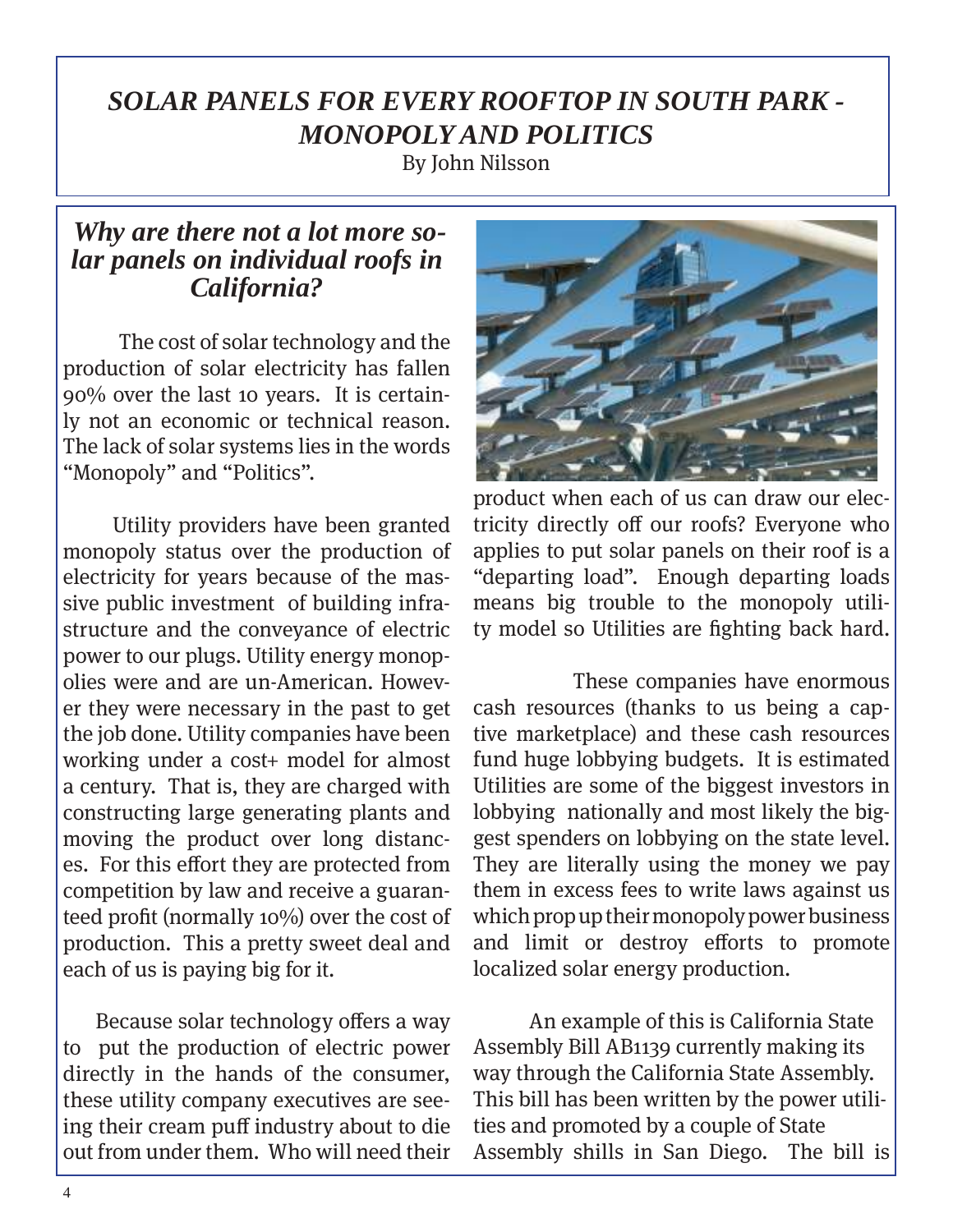laser targeted to kill the solar power business in California just as a similar bill demolished the solar industry in Nevada.

 The two advantages of localized solar power are dramatically lower cost to the consumer and the ability to sell excess power produced by solar panels back to the grid. You should not be surprised to learn the two main provisions of the bill, wrapped up in flowery legalese are 1.) proposing a \$70 per month surcharge on any home having a solar system, and 2.) slashing the credit for extra solar power sent to the grid by 80%. There is a strong chance this bill will pass.

Question: If in poll after poll, fully 90% of the US population is in favor of localized solar energy and politicians are firmly on the "100% Renewable Energy by 2045" bandwagon, how do bills like this one succeed? It is due to big bucks and politicians who talk one game and practice another. It is because there is not a national system of laws and policies that requires State Utility Commissions to change their ways and start backing, instead of doing everything in their power to kill, local electricity production. If encouraging, and not inhibiting local solar energy could become a reality, the cost of massive production plants using carbon fuels and long-distance transmission lines (fully 2/3's of the cost of electricity production) could be a thing of the past. Until then, we have hard work ahead of us.

What is the next step in our quest to put solar panels on every rooftop in South Park?

Over the next 30 days, I have the goal of determining the cost of installation of solar panels and storage batteries sufficient to provide electric power to all 149 units and their respective electric vehicles on the roof of my condominium building. This should be "illuminating".

Meanwhile, if you want to learn more about the mountains and valleys of localized electricity production, I'd suggest:

 www.FreeingEnergy.com The Freeing Energy Podcast on Apple Podcast and Google Podcasts

www.SolarRights.org

www.SolarUnitedNeighbors.org

 ilsr.org Institute for Local Self Reliance

https://www.30millionSolarHomes.org

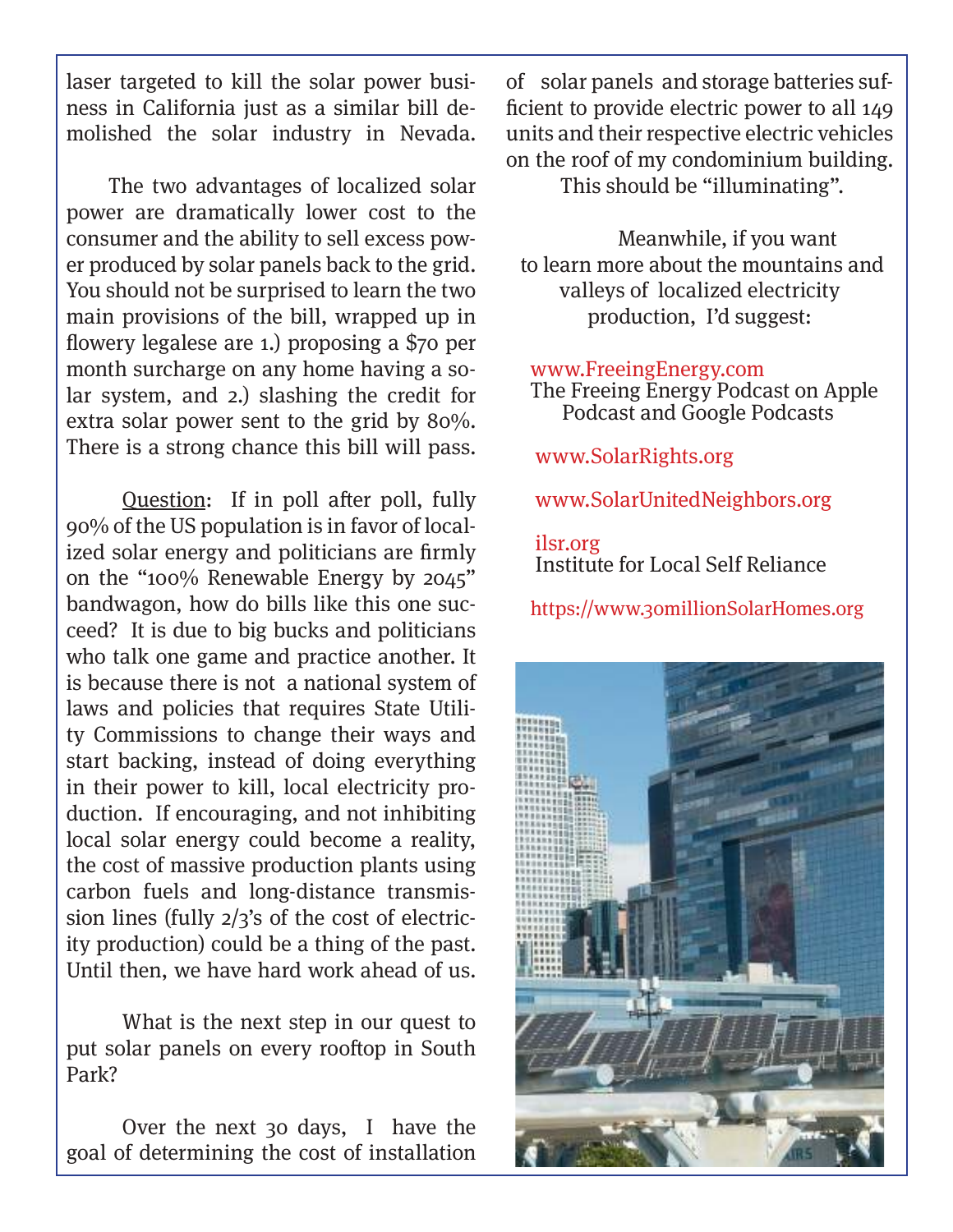# *TRANSPORTATION IN SOUTH PARK, PART 3: MICROTRANSIT*

By Virginia Wexman

 As recently as ten years ago microtransit would have been just a footnote in any discussion of transportation in Los Angeles. Today, however, bicycles, scooters, and skateboards have become ubiquitous in our city. Again, South Park is arguably at the center of Los Angeles' microtransit landscape. Our flat terrain and the dense grouping of professional, cultural, and shopping destinations make microtransit modes an attractive option for many people who live and visit here.

Microtransit Modes

Bikes: Bike lanes on Figueroa, Grand, and Olive make for easy cycling around our neighborhood. Those on Grand and Olive are separated from traffic by parking, and those on Figueroa are bordered by bollards.

Bike Resources Metrobike rental centers Grand and 14th 12th and Hill Pico and Flower (also has electric bikes) Hope and 11th Grand and Olympic (also has electric bikes) Hope and Olympic 9th and Broadway 11th and Figueroa

Bike shops Just Ride, 1626 S. Hill Rapid Cycle, 1245 S. Hope

Scooters: Scooter companies operating in South Park include: Scooter Dynasty, 515 W. Pico (sales) Lime **Bird** Lyft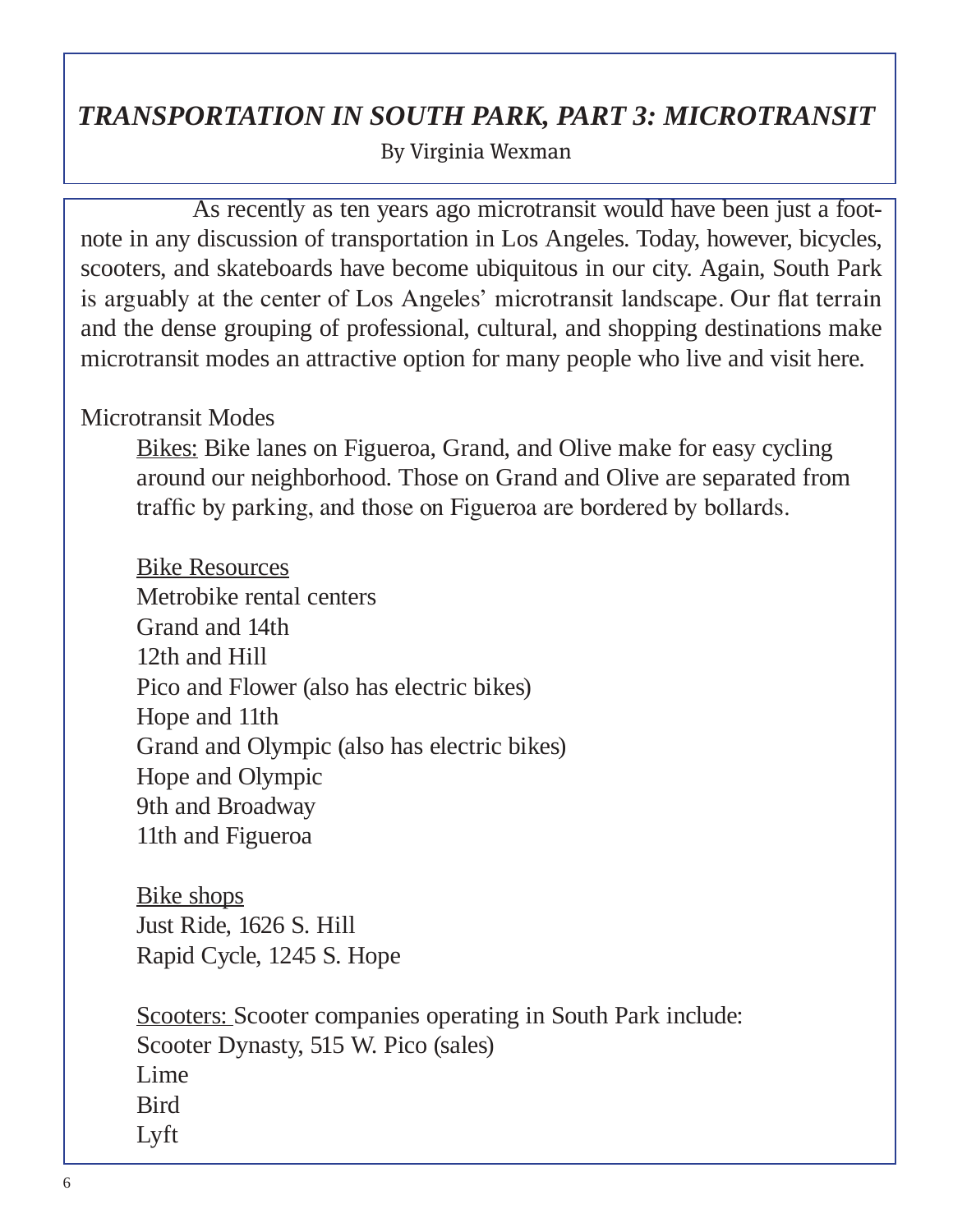Skateboards: The Convention Center Park, with its wide swathe of concrete, is a favorite place for both bikers and skateboarders to practice their skills.

Microtransit Controversies:

Riding on sidewalks. Though it's illegal to ride scooters on the sidewalk, this law is routinely flouted. This practice puts pedestrians, including children, and pets at unnecessary risk of injury, and yet scooter riders feel immune from punishment because the law is rarely, if ever, enforced. Several solutions to this problem have been suggested, including requiring licenses for all such scooter vehicles, which could allow the identity of riders to be traced.

The City of Los Angeles does allow skateboarding and biking on sidewalks as long as the riders yield to pedestrians. Is the ordinance enforced? Some neighborhoods in Los Angeles County either ban sidewalk use or prohibit it in districts. What would work best in downtown L.A.?

The city of Los Angeles also has an ordinance that "no person shall ride, opperate or use a bicycle, unicycle, skateboard, cart, wagon, wheelchair, roller skate or any other device moved exclusively by human power, on a sidewalk, bikeway or boardwalk in a willful or wanton disregard for the safety of persons or property." Is this enforced? How else could we manage our side walks?

Scooters littering the streets. Some feel that installing scooter corrals in designated areas would be a better way to manage scooter pick-ups and drop-offs.

We invite readers to respond: which of these issues are the biggest concern to you, and what do you suggest can be done to alleviate the controversy? Other issues concerning cars? Make your viewpoint heard by writing a letter to the editor of this newsletter at southparkneighborhoodcommittee@gmail.com.







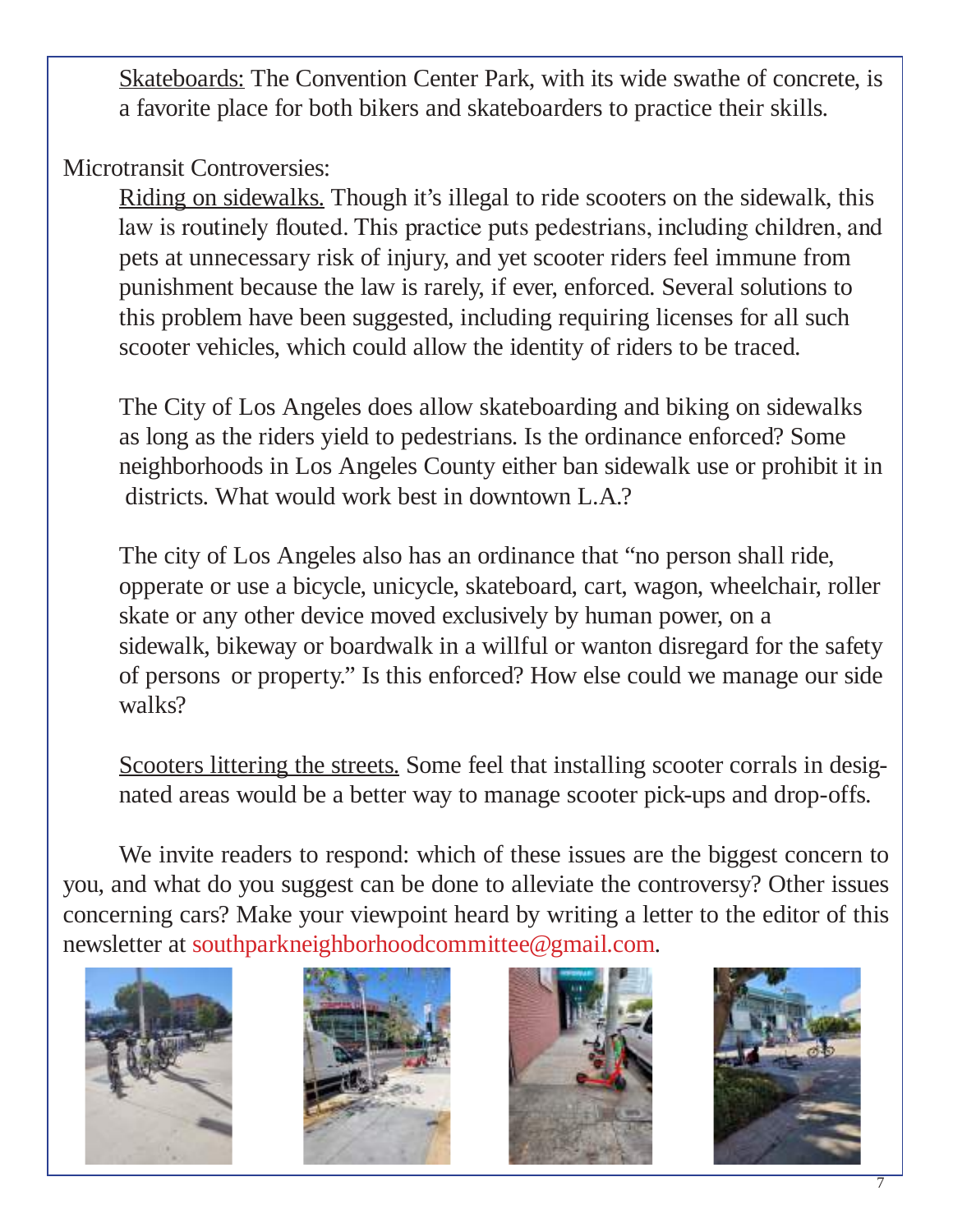# *South Park Scene*



### **PROPER HOTEL AT 11TH AND BROADWAY SET TO OPEN JULY 1.** By Marty Goldberg

Recently, I had a fun opportunity to get a private "hard hat" tour of the 148-room Proper Hotel across from the Herald Examiner Building and Hoxton Hotel, located at 1100 South Broadway, which is set to open July 1. Workers and inspectors were working diligently in preparation for its grand opening next month. The project took 2 ½ years to complete.

The Proper Hotel is a luxury boutique hotel that utilized the creative vision of designer Kelly Wearstler to carry the building's past glory forward. She looked to Downtown Los Angeles as her muse, soulfully blending past and present into a sensory, residential environment of deep, warm color and feel.

The Proper Hotel includes two destination restaurants in partnership with James Beard Award-winning L.A. chef Suzanne Goin and Caroline Styne, also scheduled to open July 1. Caldo Verde, on the lobby-level, will seat 200 persons with 26 outside.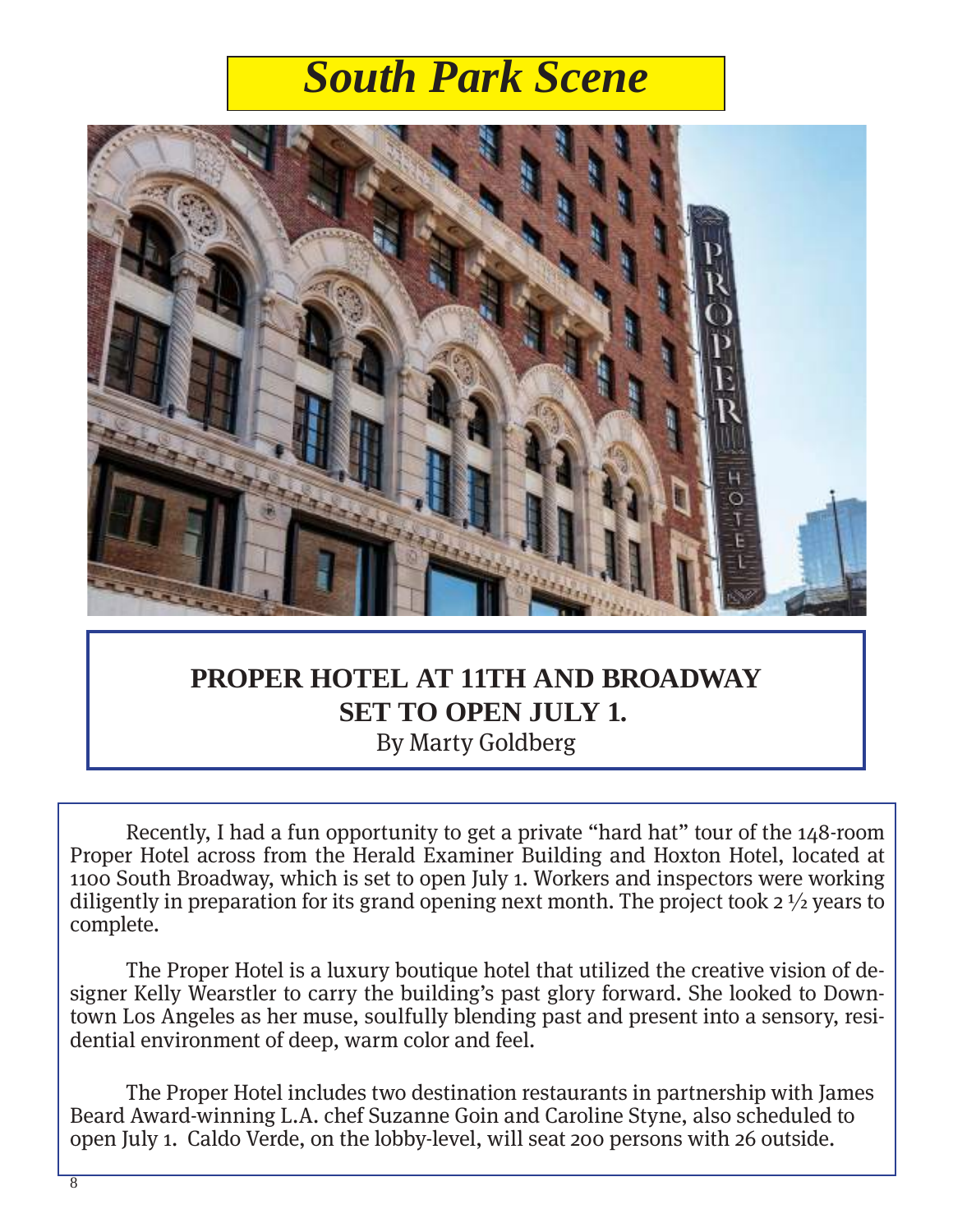Cora Cora is the rooftop restaurant which includes 162-seats with an unobstructed 360-degree view and a rooftop bar. The dining options will highlight old culinary cultures - Spanish to Moorish, Portuguese to Mexican - in the vegetable driven market fare, small plates, and esoteric wines.

The hotel will also have a library-lounge and a speakeasy, named Dalia. And, I got a sneak peak of the unique suites, one that has a swimming pool and one with a basketball court. Wow!

The original Proper building was built by Curtlett and Beelman in Italian Romanesque Revival Style and opened in 1926 as a Gentleman's Club. Later it became a YWCA, and it was also The Case Hotel.

According to Stephane LaCroix, the Proper's General Manager, and a man with impressive credentials, energy, and enthusiasm, "the biggest challenge to building this hotel was working with the Los Angeles Historical Society. They wanted to make sure we got it right." The vibe is 1920's Los Angeles luxury with elements of Spanish, Portuguese, Mexican, and Moroccan design. I am excited to report that the Proper Hotel got it right and the benefits for the residences of the South Park Community will be immense.



Photos: The Ingalls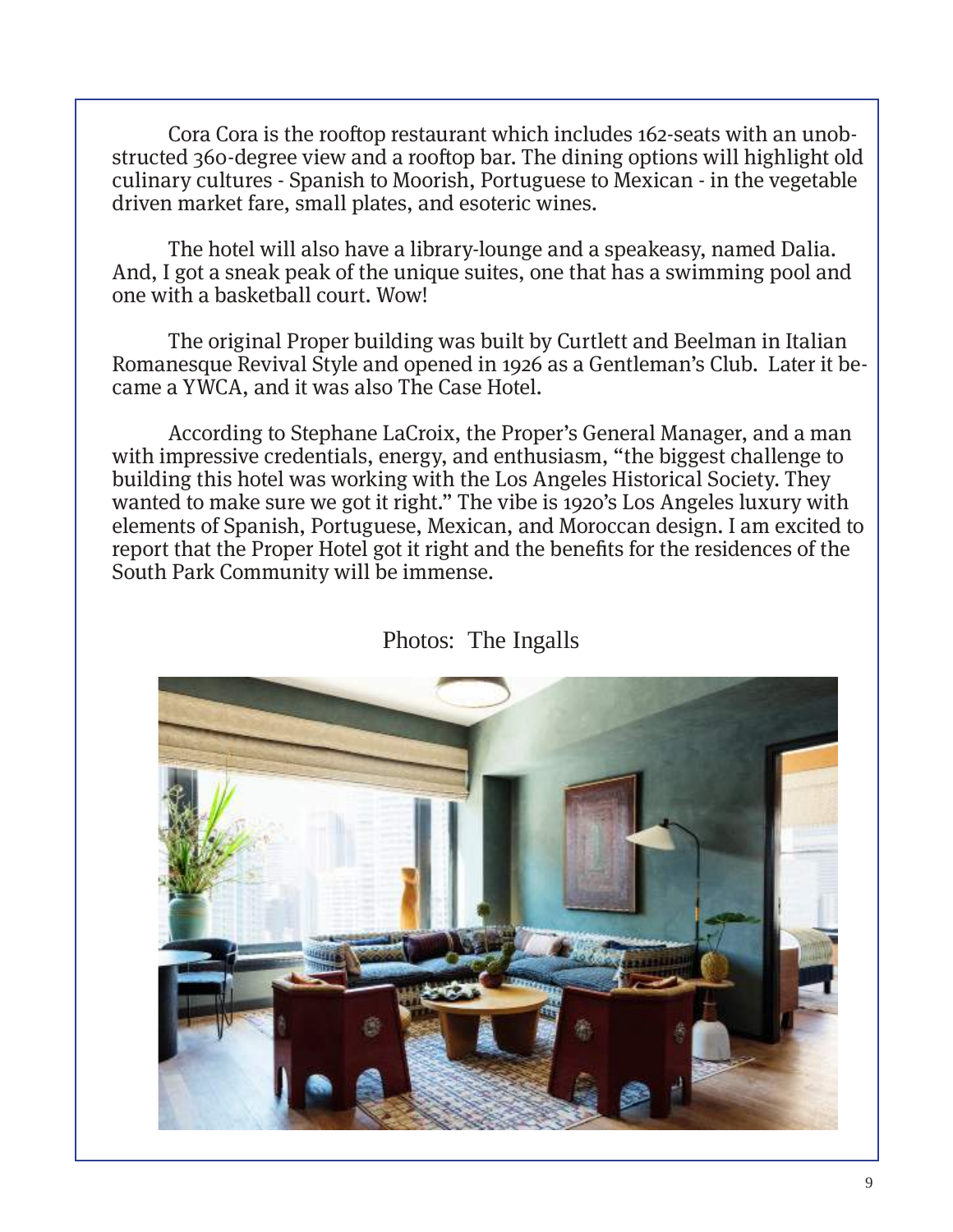# *Community Feedback*

Worried Oceanwide Project to be a Ghost Building

I was hoping that there might be some information regarding the Oceanwide project that is across the street from the Staples Center. I would hate to see that this stalled project will end up being a ghost building in our neighborhood. Is there any information that the South Park neighborhood community has on this project? Yahoo Man

### Hi Yahoo Man,

Unfortunately for our South Park neighborhood, the Oceanwide project sits dormant. Thank you for your feedback! The South Park Neighborhood Committee will plan to research and advise what the future holds for this project. Stay tuned!

### Uncertain of the 1130 Hope Street Project Vote

For the life of me, I couldn't make sense of the newsletter story. Did the no vote help or hurt the builder's chances of approval? When will the city make the final determination? What is the committee's plans going forward? Who can we contact to keep up-to-date on the start date? Thanks, Richard W (Luma)

## Hi Richard,

Thx for reaching out. The "no" vote at DLANC is definitely a positive. It means that DLANC has voted not to endorse the project. DLANC pretty much approves all projects in South Park, so this is definitely a "win" for opponents. The only thing better is for DLANC to vote to "oppose" it. DLANC is only an advisory committee and ultimately the city's Planning and Land Use Management Department will be the official agency to approve or deny the project.